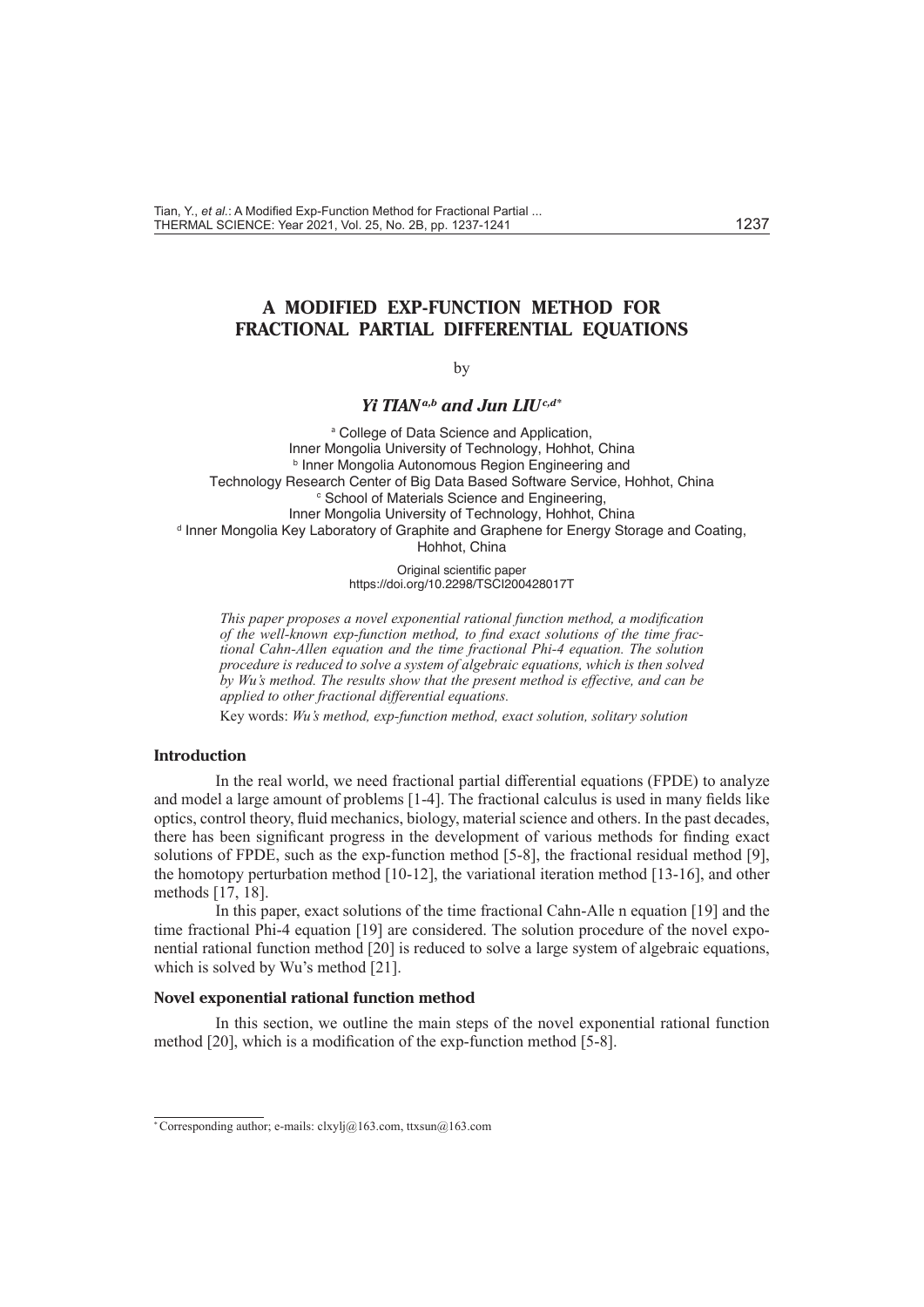*Step 1.* Consider the FPDE in the following form:

$$
Q(u, u_x, u_{xx}, \cdots, D_t^{\alpha} u, D_t^{2\alpha} u, \cdots) = 0, \ \ 0 < \alpha \le 1
$$
 (1)

The fractional complex transform [22-27] is used:

$$
u(x,t) = U(\xi), \quad \xi = c \left( x - \frac{vt^{\alpha}}{\Gamma(1+\alpha)} \right)
$$
 (2)

Equation (1) is then changed into a non-linear ODE:

$$
R(U, cU', c^2U', \cdots, -cvU', c^2v^2U', \cdots) = 0
$$
\n(3)

*Step 2.* Similar to the exp-function method [5-8], we suppose that the solution of eq. (3) can be expressed:

$$
u(\xi) = \frac{c_0 + c_1 \varphi(\xi) + \dots + c_N \varphi^N(\xi)}{d_0 + d_1 \varphi(\xi) + \dots + d_N \varphi^N(\xi)}, \ \varphi(\xi) = \frac{1}{1 + d a^{\xi}}
$$
(4)

where  $c_i$  ( $0 \le i \le N$ ) and  $d_1$ ( $0 \le i \le N$ ) are unknown to be evaluated.

*Step 3.* The value of *N* in eq. (3) can be determined by the homogeneous balance principle. *Step 4.* Substituting eq. (4) into eq. (3) and equating all the coefficients of same power of  $a^{\xi}$  to zero, we obtained a system of algebraic equations, the obtaining system can be solved to find the value of *c*, *v*,  $c_i(0 \le i \le N)$  and  $d_i(0 \le i \le N)$ .

## **Exact solutions of the time fractional Cahn-Allen equation**

In this section, we consider the time fractional Cahn-Allen equation [19]:

$$
D_t^{\alpha}u - u_{xx} + u^3 - u = 0, \qquad 0 < \alpha \le 1
$$
 (5)

with the aid of transformation (2), eq. (5) can be converted to an ODE:

$$
-cvU' - c^2U'' - U + U^3 = 0
$$
\n(6)

Considering the homogeneous balance between the highest order derivative and non-linear term in eq. (6), we have  $N-1$ , then eq. (6) has the following solution:

$$
u(\xi) = \frac{c_0 + c_1 \varphi(\xi)}{d_0 + d_1 \varphi(\xi)}, \ \varphi(\xi) = \frac{1}{1 + da^{\xi}}
$$
(7)

Substituting eq. (7) into eq. (6) and collecting all the terms with the same power of  $a^{\xi}$ together, and equating each coefficient to zero, we obtain a set of algebraic equations. Solving algebraic equations with the aid of Wu's method [21], we have four sets of solutions: *Case 1*:

 $c_0 = 0$ ,  $c_1 = d_0 + d_1$ ,  $-3 + 2cv \ln(a) = 0$ ,  $2v^2 - 9 = 0$ 

and the following solution is obtained:

$$
u(\xi) = \frac{d_0 + d_1}{d_0 + a^{\xi} d d_0 + d_1}
$$

*Case 2*:

$$
c_0 = -d_0
$$
,  $c_1 = d_0$ ,  $3 + 2cv \ln(a) = 0$ ,  $2v^2 - 9 = 0$ 

and the following solution is obtained:

$$
u(\xi) = -\frac{a^{\xi}dd_0}{d_0 + a^{\xi}dd_0 + d_1}
$$

ξ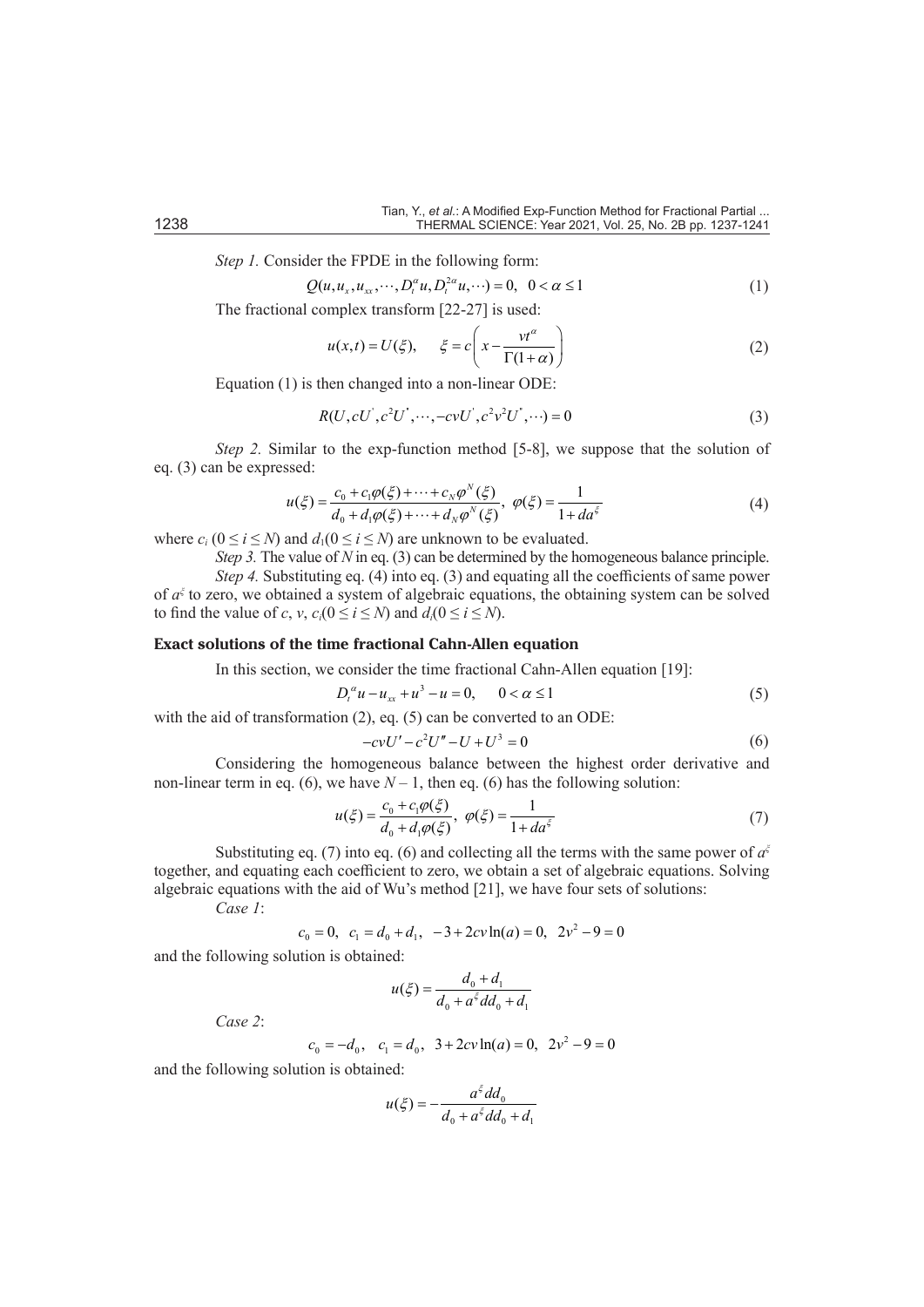*Case 3*:

$$
c_0 = d_0
$$
,  $c_1 = -d_0$ ,  $3 + 2cv \ln(a) = 0$ ,  $2v^2 - 9 = 0$ 

and the following solution is obtained:

$$
u(\xi) = \frac{a^{\xi}dd_0}{d_0 + a^{\xi}dd_0 + d_1}
$$

*Case 4*:

$$
c_0 = 0
$$
,  $c_1 = -d_0 - d_1$ ,  $-3 + 2cv \ln(a) = 0$ ,  $2v^2 - 9 = 0$ 

and the following solution is obtained:

$$
u(\xi) = -\frac{d_0 + d_1}{d_0 + a^{\xi} d d_0 + d_1}
$$

#### **Exact solutions of the time fractional Phi-4 equation**

In this section, we consider the time fractional Phi-4 equation [19]:

$$
D_t^{2\alpha}u - u_{xx} + m^2u + wu^3 = 0, \qquad 0 \le \alpha \le 1
$$
 (8)

with the aid of transformation (2), eq. (8) can be converted to an ODE:

$$
c^2v^2U'' - c^2U'' + m^2U + wU^3 = 0
$$
\n(9)

By the homogeneous balance between the highest order derivative and non-linear term in eq. (6), we have  $N = 1$ , then eq. (9) has the following solution:

$$
u(\xi) = \frac{c_0 + c_1 \varphi(\xi)}{d_0 + d_1 \varphi(\xi)}, \ \varphi(\xi) = \frac{1}{1 + d a^{\xi}}
$$
(10)

Substituting eq. (10) into eq. (9) and collecting all the terms with the same power of *a*<sup>ξ</sup> together, equating each coefficient to zero, we obtain a set of algebraic equations. Solving the algebraic equations with the aid of Wu's method [21], we have two sets of solutions: *Case 1:*

$$
c_0 = \frac{-2d_0d_1m^2 - d_1^2m^2 - c_1^2w}{2c_1w}, \quad c_1 = \pm \frac{i(2d_0 + d_1)m}{\sqrt{w}}, \quad -2m^2 + c^2(-1+v^2)\ln^2(a) = 0
$$

and the following solution is obtained:

$$
u(\xi) = \pm \frac{i[(-1 + a^{\xi}d)d_0 - d_1]m}{(d_0 + a^{\xi}dd_0 + d_1)\sqrt{w}}
$$

*Case 2*:

$$
c_0 = \pm \frac{id_1 m}{2\sqrt{w}}
$$
,  $c_1 = 0$ ,  $d_0 = -\frac{d_1}{2}$ ,  $-2m^2 + c^2(-1+v^2)\ln^2(a) = 0$ 

and the following solution is obtained:

$$
u(\xi) = \mp \frac{i(1 + a^{\xi}d)m}{(-1 + a^{\xi}d)\sqrt{w}}
$$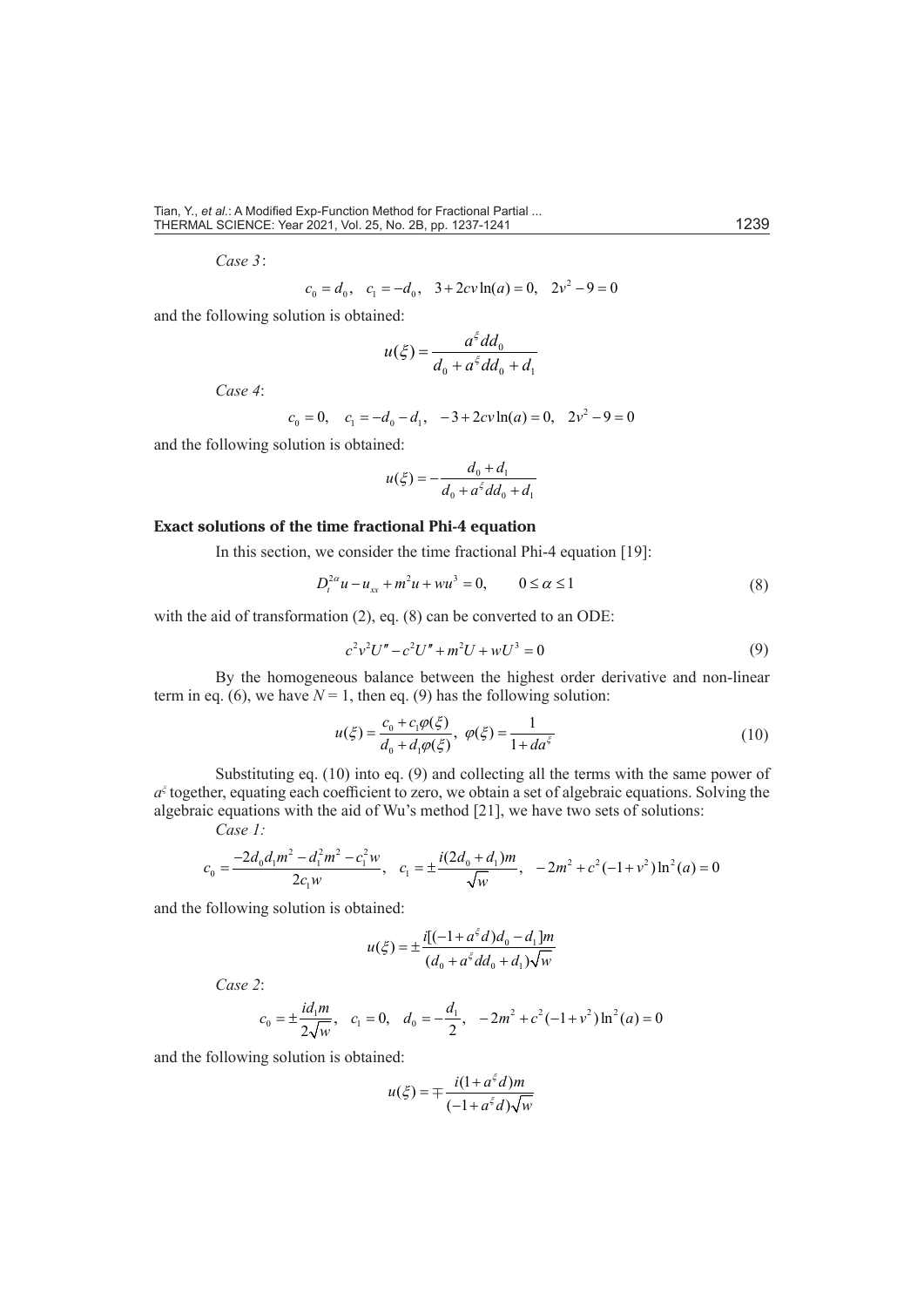#### **Conclusion**

In this paper, we use the novel exponential rational function method combined with Wu's method to solve the time fractional Cahn-Allen equation and the time fractional Phi-4 equation, the solution process can be reduced to solve a system of algebraic equations, which is solved by Wu's method. The results show the effectiveness of this method, and the solutions we obtain in this paper are different from the results in literature [19]. The present method can be easily extended to other fractional differential equations with different definitions for fractional derivative, especially He's fractional derivative [28-31], and fractal calculus [32-34]. Additionally Lie symmetry and conservation laws for FPDE [35, 36] and quenching phenomenon [37, 38] will be the research frontier in future.

## **Acknowledgment**

The work is supported by National Natural Science Foundation of China (Grant No. 61862048), the Natural Science Foundation of Inner Mongolia (2019MS05068).

#### **References**

- [1] Tian, A. H., *et al*., Fractional Prediction of Ground Temperature Based on Soil Field Spectrum, *Thermal Science*, *24* (2020), 4, pp. 2301-2309
- [2] Wang, K. L., Yao, S. W., He's Fractional Derivative for the Evolution Equation, *Thermal Science*, *24*  (2020), 4, pp. 2507-2513
- [3] Shen, Y., El-Dib, Y. O., A Periodic Solution of the Fractional Sine-Gordon Equation Arising in Architectural Engineering, *Journal of Low Frequency Noise Vibration and Active Control*, On-line first, https:// doi.org/10.1177/1461348420917565, 2020
- [4] He, J. H., The Simpler, the Better: Analytical Methods for Non-Linear Oscillators and Fractional Oscillators, *Journal of Low Frequency Noise Vibration and Active Control*, *38* (2019), 3-4, pp.1252-1260
- [5] He, J. H., Exp-Function Method for Fractional Differential Equations, *International Journal of Non-Linear Sciences and Numerical Simulation*, *14* (2013), 6, pp. 363-366
- [6] Ji, F.Y., *et al*., A Fractal Boussinesq Equation for Non-Linear Transverse Vibration of a Nanofiber-Reinforced Concrete Pillar, *Applied Mathematical Modelling*, *82* (2020), June, pp. 437-448
- [7] He, J. H., *et al*., Difference Equation *vs*. Differential Equation on Different Scales, *International Journal of Numerical Methods for Heat and Fluid-Flow*, On-line first, https://doi.org/10.1108/HFF-03-2020- 0178, 2020
- [8] Zhang, S., *et al*., Simplest Exp-Function Method for Exact Solutions of Mikhauilov-Novikov-Wang Equation, *Thermal Science*, *23* (2019), 4, pp. 2381-2388
- [9] Yang, Y.-J., The Fractional Residual Method for Solving the Local Fractional Differential Equations, *Thermal Science*, *24* (2020), 4, pp. 2535-2542
- [10] He, J. H., Homotopy Perturbation Method: A New Non-Linear Analytical Technique, *Applied Mathematics and Computation*, *135* (2003), 1, pp.73-79
- [11] Yu, D. N., *et al*., Homotopy Perturbation Method with an Auxiliary Parameter for Non-Linear Oscillators, *Journal of Low Frequency Noise Vibration and Active Control*, *38* (2019), 3-4, pp. 1540-1554
- [12] Kuang, W. X., *et al*., Homotopy Perturbation Method with an Auxiliary Term for the Optimal Design of a Tangent Non-Linear Packaging System, *Journal of Low Frequency Noise Vibration and Active Control*, *38* (2019), 3-4, pp. 1075-1080
- [13] He, J. H., Latifizadeh, H., A General Numerical Algorithm for Non-Linear Differential Equations by the Variational Iteration Method, *International Journal of Numerical Methods for Heat and Fluid-Flow*, *30*  (2020), 11, pp. 4797-4810
- [14] Anjum, N., He, J. H. Laplace Transform: Making the Variational Iteration Method Easier, *Applied Mathematics Letters*, *92* (2019), June, pp. 134-138
- [15] Yang, Y.-J., The Local Fractional Variational Iteration Method a Promising Technology for Fractional Calculus, *Thermal Science*, *24* (2020), 4, pp. 2605-2614
- [16] He, J. H., Notes on the Optimal Variational Iteration Method, *Applied Mathematics Letters*, *25* (2012), 10, pp.1579-1581